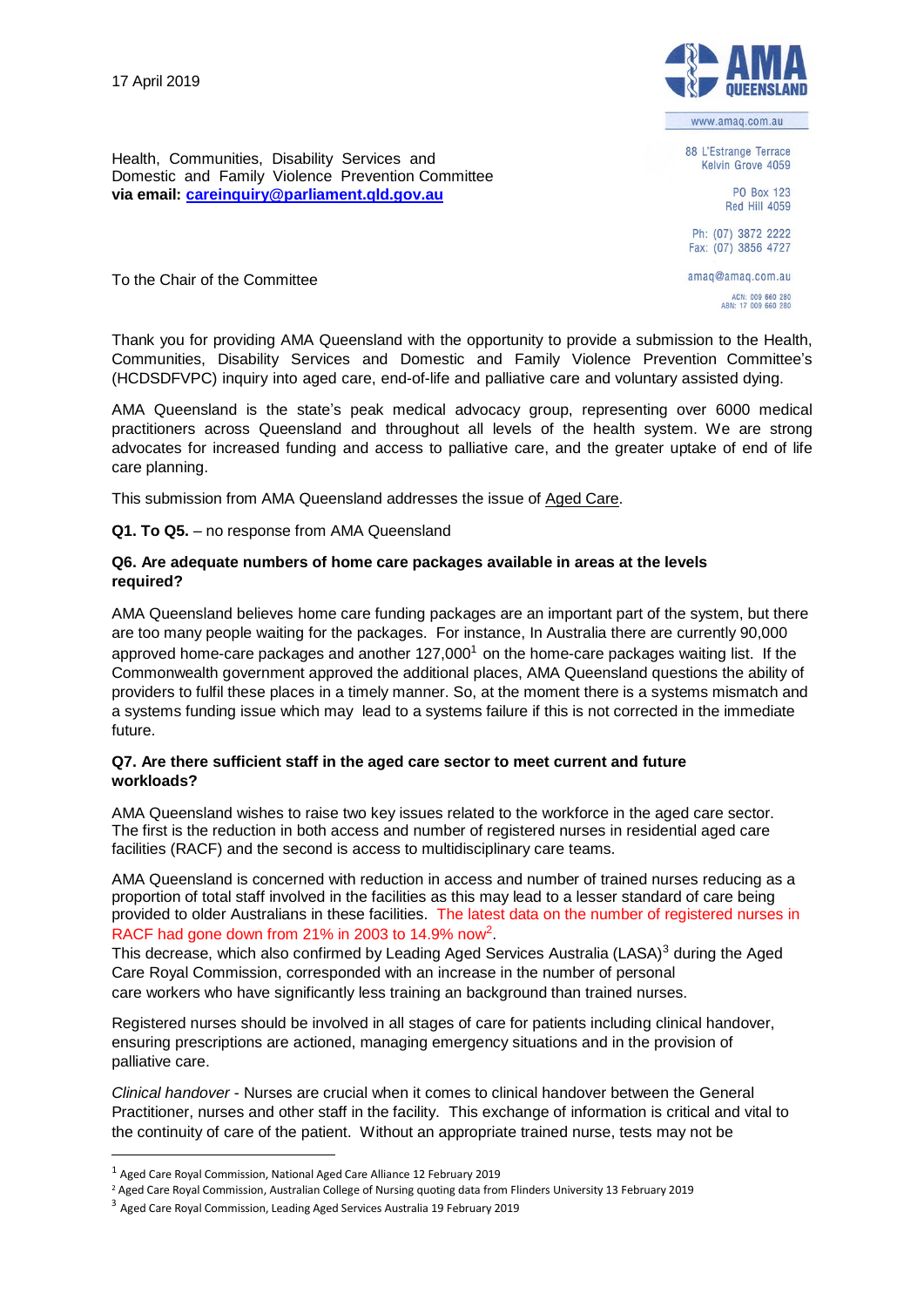followed up or not carried out at all and clinical handover may not occur as this forms the foundation of good clinical care.

*When a General Practitioner prescribes medication -* Having access to a nurse is also important when a General Practitioner prescribes medication for patients in residential aged care facilities. The General Practitioner needs the facility to action the script as soon as possible, so in the situation that a nurse is not present, then the pharmacist should pick up the script at the next available opportunity or the General Practitioner would fax it off to the pharmacist for action. Without a nurse present there is the possibility of a delay in the script being acted upon.

*Managing an emergency event* -The importance of having trained nurses is also important, in the event of an emergency event, where an ambulance may have to be called. In the event a nursing supervisor is not available, and a personal care attendant is required to call an ambulance, then the patient would typically be transferred to an emergency department.

*Provision of palliative care* - AMA Queensland believes the opportunity to access palliative care should be no less in a residential aged care facility as it should be to any other older Australian. AMA Queensland would suggest the lack of an appropriately trained nurses, particularly in overnights shifts, is also limiting access to appropriate palliative care. This issue is addressed in more detail later in the submission.

The AMA strongly supports minimal acceptable staff ratios to be introduced in line with the care needs of residents and ensuring on-site 24 hour registered nurse availability. The acceptable staff ratio in residential aged care facilities will depend on the level or number of patients with complex conditions in the facility at the time.

AMA Queensland notes that both the Commonwealth Department of Health and Aged and Community Care Australia<sup>4</sup> recently provided evidence to Aged Care Royal Commission disagreeing with the proposal to introduce staff quotas as they believe quotas may not give providers the flexibility they need to address changes in the levels of patients with complex conditions, which does not remain stable.

AMA Queensland wants to see a best practice and the best evidenced approach to this issue. For instance, AMA Queensland would strongly advocate for residential aged care facilities to offer access to a Geriatrician as this would help facilitate use of technology based consults such as Telehealth which would result in a three-way consultation between the General Practitioner, patient and geriatrician. Having a Geriatrician would be able to help with diagnostics and coordination of the multidisciplinary team. Technology based consults can occur in a General Practice, rather than the residential aged care facility, if the General Practitioner has a good understanding of the patient's history and connection with the patient

In terms of access to multidisciplinary care teams, AMA Queensland believes timely access to appropriately trained staff in multidisciplinary teams is becoming increasingly difficult, particularly registered nurses and allied health who are essential when it involves the care of patients with chronic disease conditions. General Practitioners routinely coordinate multidisciplinary teams involving appropriately trained nurses, allied health staff (such as physiotherapists, nutritionists, audiologists or occupational therapists) and other health professionals, in order to deliver the most comprehensive care for their patients.

Registered nurses, in particular, form one of the most important roles as part of the multi- disciplinary care team as they have the training, expertise and coordination skills needed to ensure the care required to be delivered is implemented. For instance, if the care involves development of a care plan, the charge nurse or nurse involved in the care of the patient must be consulted at all stages of the care including providing feedback to the General Practitioner. Allied health staff are also important, but at the moment, should the care require a physiotherapist or podiatrist visiting the facility this has to be organised independently of the facility and access to psychologists, which are not covered under the Medicare agreement can only occur if a private fee is paid by the patient.

<sup>4</sup> Aged Care Royal Commission, Aged and Community Care Australia 19 February 2019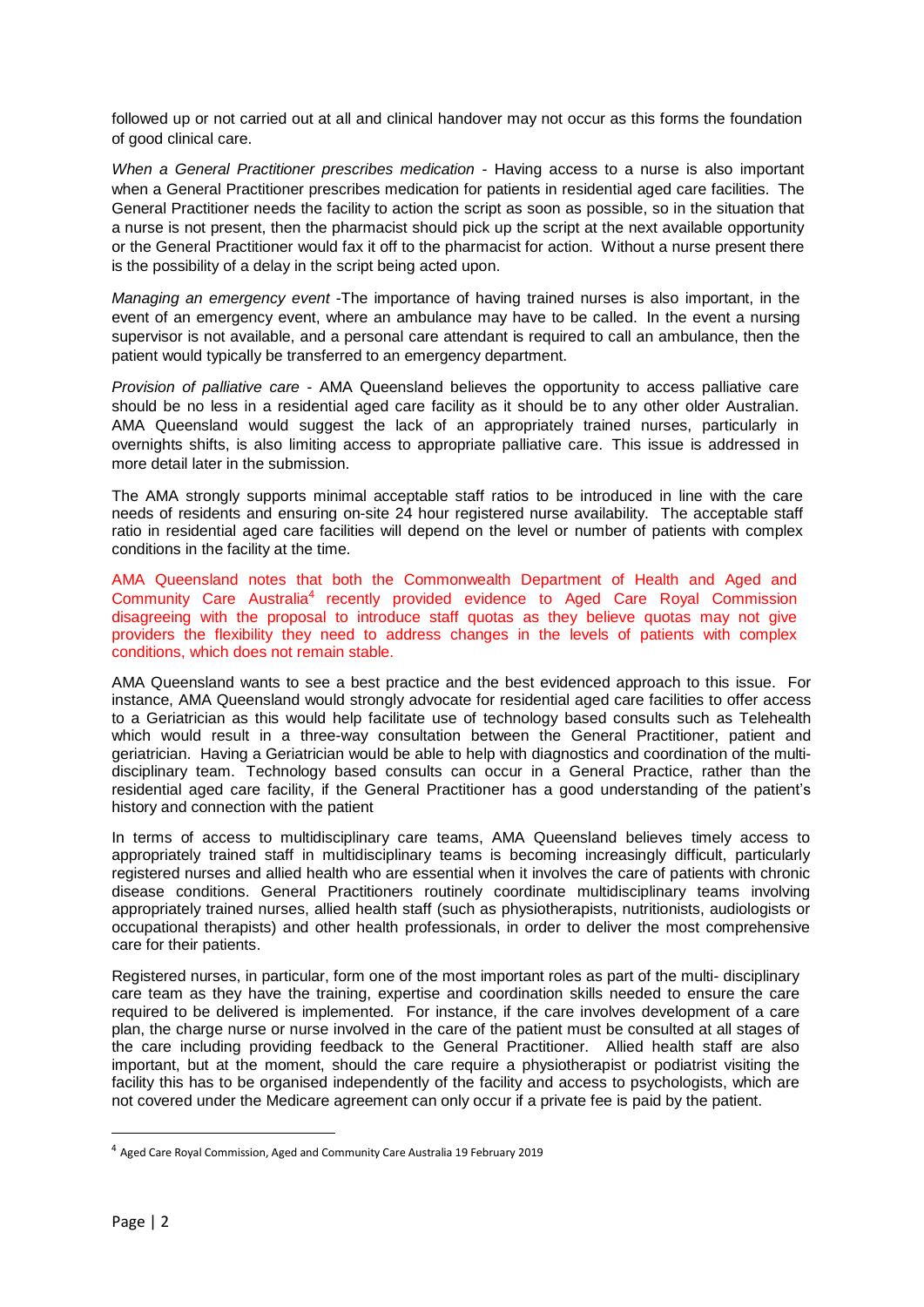## **Q8. Is the mix of staff appropriate for different settings within the aged care sector?**

AMA Queensland believes the mix of staff in different settings should correspond with the care needs of residents but this is not what currently happens in the majority of settings with access to registered nurses, allied health and psychologists becoming increasingly difficult. Of particular concern is the rapid increase in the number of personal care workers whose training (Certificate 3 or 4) is insufficient to care for older people in RACS, many of which have complex conditions.

#### **Q9. Do aged care staff receive training that is appropriate and adequate to prepare them for the work?**

See response Q8.

**Q10.** No response from AMA Queensland.

## **Q11. Are suitable health care services being provided within residential aged care settings and/or aged care providers?**

AMA Queensland wishes to identify a number of issues which are limiting the quality of care being provided within RACF. The first is the lack of access and number of appropriately trained nurses, allied health (such as physiotherapists, nutritionists, audiologists or occupational therapists) psychologists and geriatricians but this has been covered in our response to Q7 (above).

The second issue, which is limiting the involvement of General Practitioners in RACF, is the current remuneration arrangements under the Medical Benefits Scheme (MBS). Item numbers under the MBS describe an episode of care, have a number of components and often a minimum time period as well as a descriptor to other item numbers which may be relevant.

In the normal course of events, when someone comes to see a General Practitioner an item number will be charged. If its bulk-billed, then a payment will be charged to Medicare or if there's a shared payment facility then a payment will be made by the patient and Medicare will pay the balance. Standard consults are level B \$37.60 or for consults which require more complex consultation level C.

However, in a residential aged care facility the payment depends on the number of patients seen in the facility at the one time. So if one patient is seen the rebate is \$85.00 then if two patients are seen, the rebate which can be accessed is \$37.60 so the two rebates are combined and divided by two. The third patient accessed the rebate is \$37.60 combine the three rebates together and divide by three and so on up to six.

By the time the General Practitioner see's the seventh patient the rebate will be \$40.95. The AMA suggests this level of compensation for a General Practitioner to see a patient in a residential care facility is inadequate, particularly as the recompense bears no resemblance to the cost of providing

that care. A recent survey of members of the AMA<sup>i</sup> indicated that anywhere between a 50 to 100 percent increase in the Medicare rebate was appropriate to compensate for the care.

Aged and Community Care Australia<sup>5</sup> recently admitted that aged care providers can't guarantee that a General Practitioner will actually visit a patient in an aged care residential facility, and because facilities don't generally employ General Practitioners on staff, then it is becoming increasingly rare that a resident can go and visit a General Practitioner in that setting.

The third factor limiting the quality of care which General Practitioner are able to provide is access to the patients aged care records. One of the most important issues for General Practitioner is the level of access to the patients aged care records, and this becomes particularly difficult when the residential aged care facilities clinical records are not compatible with the General Practitioners own data systems.

<sup>5</sup> Aged Care Royal Commission, Aged and Community Care Australia 19 February 2019

<sup>&</sup>lt;sup>i</sup> AMA 2017 Survey on Aged Care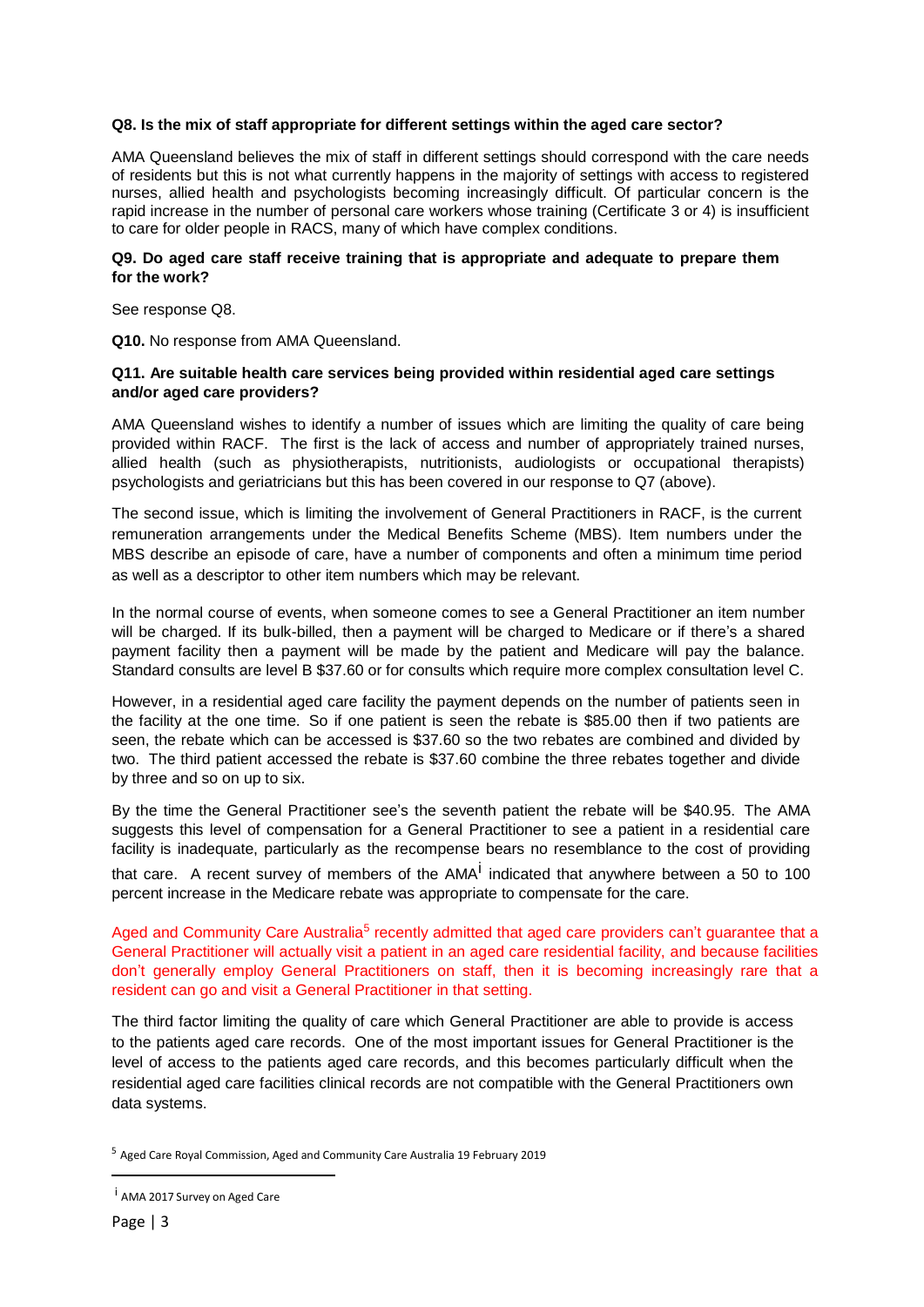Access to this information is one of the most important issues associated with providing continuity of care, which relates to the General Practitioner having a clinical history and connection with the patient. This is less of an issue when the patient being seen in a facility has been part of the General Practitioners practice, as often knowing what concerns him or her and the values that go into their care are an important part of the trust and relationship between General Practitioner and patient.

It is more of an issue when a General Practitioner sees a patient for the first time in a residential aged care facility. The patient may already be stressed, have anxiety and the worry of being in a facility and then have to discuss their health with a General Practitioner who they may not know. General Practitioners being able to access a patient's records prior to this first appointment and the General Practitioner having a thorough understanding of their health conditions may help alleviate this worry.

**Q12. -** No response from AMA Queensland.

### **Q13. How can the delivery of aged care services in Queensland be improved?**

AMA Queensland believes there a number of actions which would help improve the delivery of services in RACF.

- Action 1 For RACF to introduce minimal acceptable staff ratios in line with the care needs of residents including registered nurses, allied health, psychologists and personal care staff. The acceptable staff ratio in residential aged care facilities will depend on the level or number of patients with complex conditions in the facility at the time.
- Action 2 For all RACF to implement on-site 24 hour registered nurse availability.
- Action 3 For all RACF encourage access to multi-disciplinary teams when the care needs of residents requires this to happen.
- Action 4 For the Commonwealth Government to ensure the remuneration for General Practitioners under the Medical Benefits Scheme (MBS) matches the cost of providing the care, by supporting an increase in the remuneration for episodes of care in RACF by General Practitioners.
- Action 5 For the Commonwealth Government to review item numbers under the MBS to support increased use of telehealth by RACF. Technology based consults improve consultation between the patient, nursing staff and General Practitioner, facilitate prescriptions being filled and assessments made, and improve hospital avoidance.
- Action 6 For the Commonwealth Government to review item numbers under the MBS for nonface time consults such as addressing issues over the phone or utilising a practice nurse to review the patient.
- Action 7 For RACF to improve the level of access to the patients aged care records by General Practitioners.
- Action 8 For RACF to limit the use of physical and chemical restraints. The AMA Queensland believes physical and chemical restraints should be used as a last resort. Sadly, however, they are sometimes used in situations when the patient is at risk of harming themselves, staff or other residents. This includes behaviours such as aggressive yelling, throwing food and other items at staff and/or other residents or spitting and hitting others. For the attending General Practitioner, it is important to understand whether there is a clinical reason the patient is behaving in this manner, such as an infection or deteriorating mental health. At all times the General Practitioners focus is on continuity of care, having a patient-centred approach and the ensuring the staff are attuned to the wishes of the patient.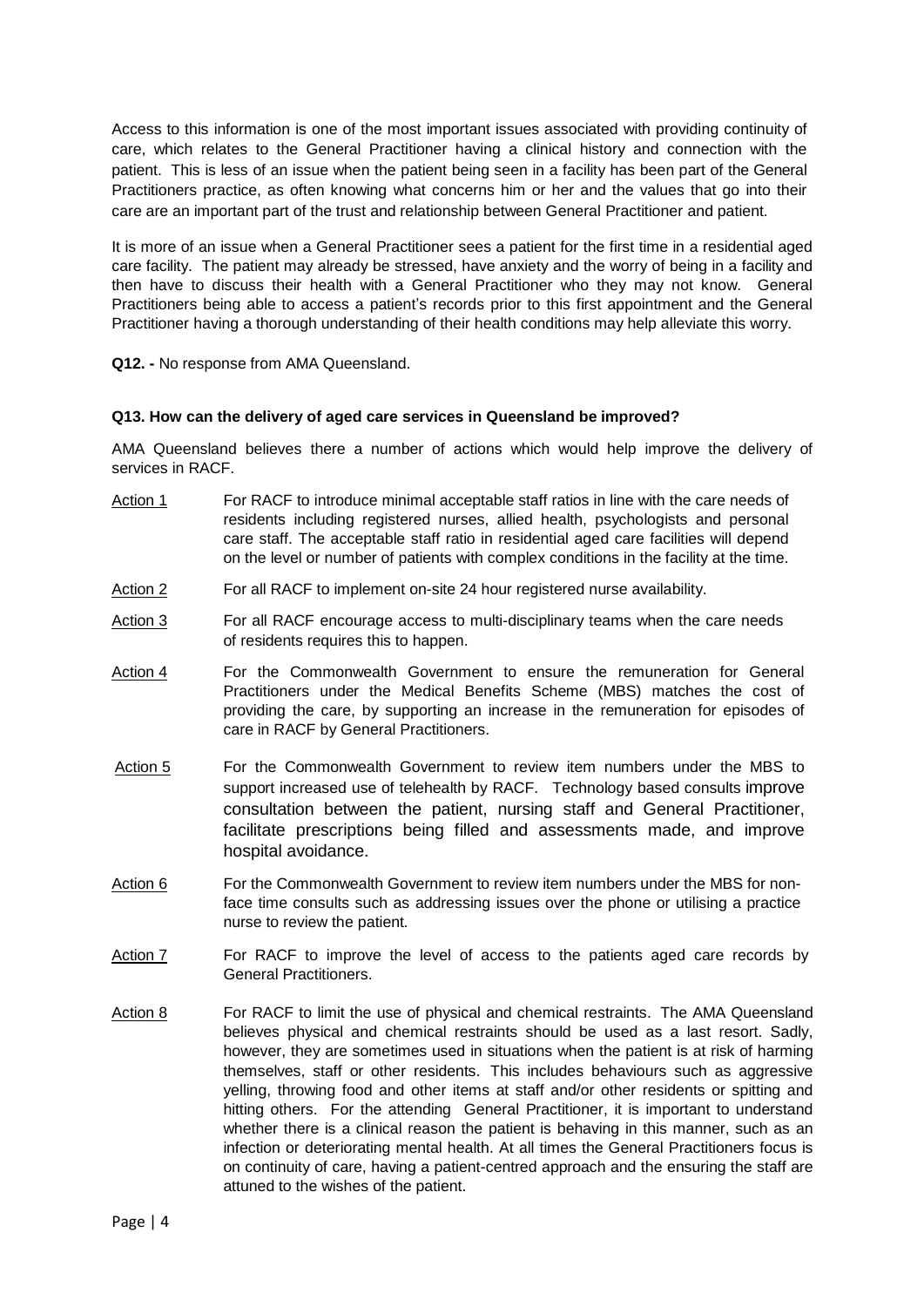- Action 9 When a patient from an RACF attends an emergency department For the General Practitioner to receive a copy of the medical report from the emergency department of hospitals at the time the patient is discharged from hospital back to the RACF to ensure continuity of care of the patient.
- Action 10 Increased cooperation is needed between residential aged care settings and/or aged care providers and service providers which deliver medical care, allied health care (e.g. physiotherapists, nutritionists, audiologists or occupational therapists), psychologists and geriatricians. This includes increased cooperation between RACF and the health system to ensure greater continuity of care for older Australians.
- **Q14. -** No response from AMA Queensland.

# **Q15. How will the model of aged care develop with evolving technology and medical practices?**

The model of aged care in Australia already has major limitations due to serious workforce issues, systemic and structural issues which need to be addressed as a matter of urgency, particularly with an ageing population which means increased demand in future years.

The response from AMA Queensland in Q13 (above) indicates a set of actions which are needed now to ensure a high standard of comprehensive care in RACF but some of these, which could be addressed now by the Commonwealth government, would strongly influence the standard of care *and* meet the needs of operators of RACF and service providers including General Practitioners). Firstly, RACF should introduce minimal acceptable staff ratios in line with the care needs of residents including registered nurses, allied health, psychologists and personal care staff including coordinated access to multi-disciplinary teams when the care needs of residents require this to happen

Secondly, for the Commonwealth Government to review item numbers under the MBS to support increased use of telehealth by RACF. Our members indicate that when telehealth is used, the difference in patient care is substantial; scripts can be dispensed to patients, assessments made and timely hospital referral actioned. A video-based app allows for collaborative consultation with patient and nursing staff and non-urgent procedures such as scans can be organised. Projects such as RADAR or GEDI are invaluable in hospital avoidance for RACF residents and helps to reduce burden on General Practitioners. Telehealth improves care to residents where they can be managed in their own environments as well as supporting RACF staff and may lead to the creation of new guidelines for management of patients in a non-hospital setting.

Thirdly, for the Commonwealth Government to work with RACF to develop a streamlined electronic documentation system which enables service providers (including General Practitioners) to access patient's records.

Finally, for the Commonwealth Government to ensure the remuneration for General Practitioner under the Medical Benefits Scheme (MBS) matches the cost of providing the care, by supporting an increase in the remuneration for episodes of care in RACF by General Practitioners. As this submission has already indicated, aged care providers cannot guarantee that a General Practitioner will actually visit a patient in RACF now! so unless this issue is addressed the number of General Practitioners visiting these facilities will continue to decline.

# **Q16. What are the key priorities for the future?**

AMA Queensland recommends more attention be placed on the interface between palliative care and aged care.

Today many patients receiving palliative care, who are too ill to live in their own homes, reside in residential aged care facilities (RACFs). Feedback from AMA Queensland's General Practitioner members indicates the medical care offered to patients who move into RACFs is fractured and difficult to access.